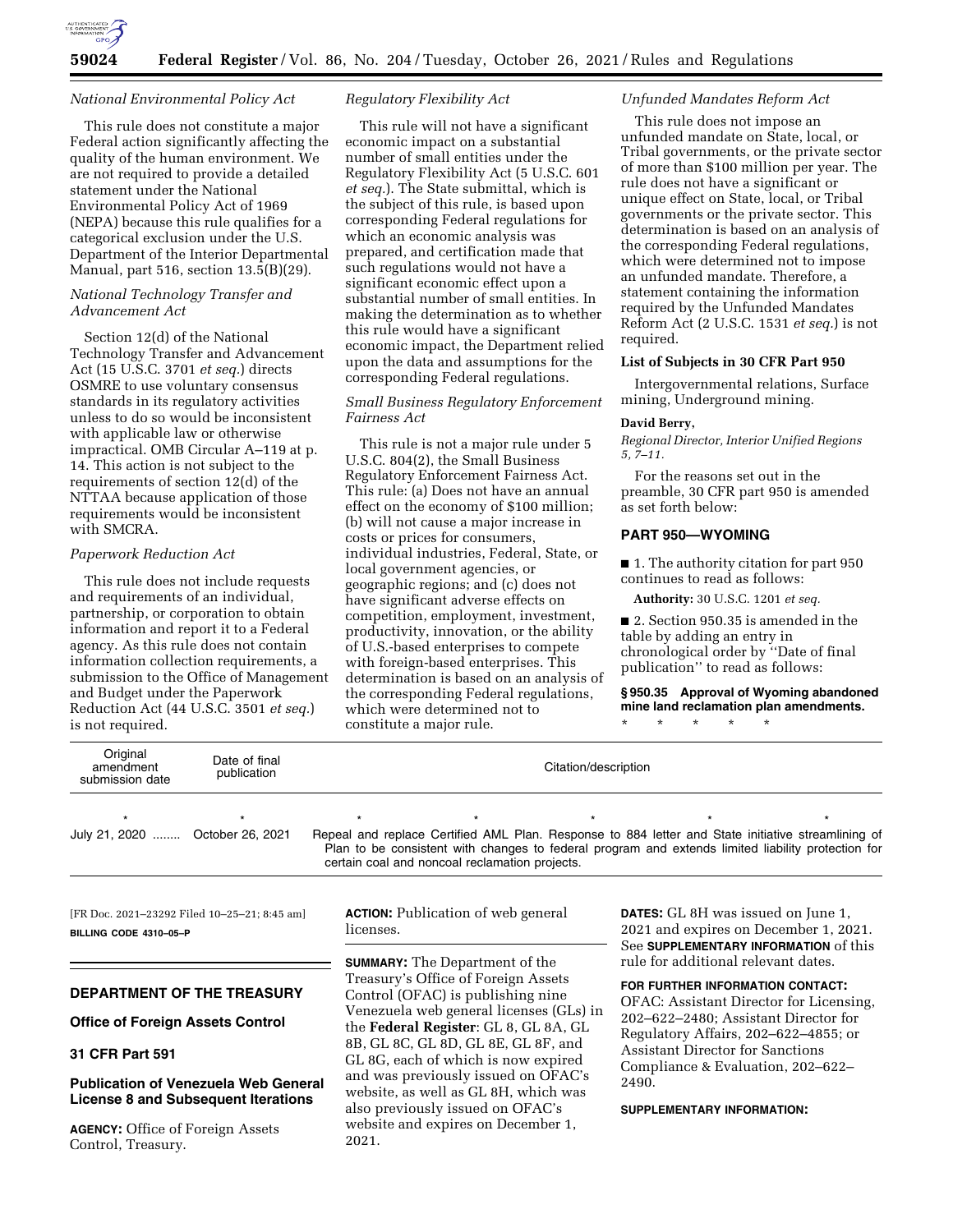#### **Electronic Availability**

This document and additional information concerning OFAC are available on OFAC's website: *[www.treasury.gov/ofac.](http://www.treasury.gov/ofac)* 

#### **Background**

On March 8, 2015, the President, invoking the authority of, *inter alia,* the International Emergency Economic Powers Act (50 U.S.C. 1701–1706), issued Executive Order (E.O.) 13692, ''Blocking Property and Suspending Entry of Persons Contributing to the Situation in Venezuela'' (80 FR 12747, March 11, 2015). In E.O. 13692, the President found that the situation in Venezuela, including the Government of Venezuela's erosion of human rights guarantees, persecution of political opponents, curtailment of press freedoms, use of violence and human rights violations and abuses in response to antigovernment protests, and arbitrary arrest and detention of antigovernment protestors, as well as the exacerbating presence of significant public corruption, constitutes an unusual and extraordinary threat to the national security and foreign policy of the United States, and declared a national emergency to deal with that threat.

The President issued six additional E.O.s pursuant to the national emergency declared in E.O. 13692: E.O. 13808 of August 24, 2017, ''Imposing Additional Sanctions With Respect to the Situation in Venezuela'' (82 FR 41155, August 29, 2017); E.O. 13827 of March 19, 2018, ''Taking Additional Steps to Address the Situation in Venezuela'' (83 FR 12469, March 21, 2018); E.O. 13835 of May 21, 2018, ''Prohibiting Certain Additional Transactions With Respect to Venezuela'' (83 FR 24001, May 24, 2018) (E.O. 13835); E.O. 13850 of November 1, 2018, ''Blocking Property of Additional Persons Contributing to the Situation in Venezuela'' (83 FR 55243, November 2, 2018); E.O. 13857 of January 25, 2019, ''Taking Additional Steps To Address the National Emergency With Respect to Venezuela'' (84 FR 509, January 30, 2019); and E.O. 13884 of August 5, 2019, ''Blocking Property of the Government of Venezuela'' (84 FR 38843, August 7, 2019).

OFAC, in consultation with the Department of State, issued GL 8 on January 28, 2019, pursuant to E.O. 13850, as amended, to authorize certain entities and their subsidiaries to engage in transactions and activities ordinarily incident and necessary to operations in Venezuela involving Petróleos de

Venezuela, S.A. (PdVSA) or any entity in which PdVSA owns, directly or indirectly, a 50 percent or greater interest, that were otherwise prohibited by E.O. 13850, through 12:01 a.m. eastern daylight time, July 27, 2019. Subsequently, OFAC issued eight further iterations of GL 8, which extended the period and modified the scope of the authorization.

On June 6, 2019, OFAC issued GL 8A, which replaced and superseded GL 8; on July 26, 2019, OFAC issued GL 8B, which replaced and superseded GL 8A; on August 5, 2019, OFAC issued GL 8C, which replaced and superseded GL 8B; on October 21, 2019, OFAC issued GL 8D, which replaced and superseded GL 8C; on January 17, 2020, OFAC issued GL 8E, which replaced and superseded GL 8D; on April 21, 2020, OFAC issued GL 8F, which replaced and superseded GL 8E; on November 17, 2020, OFAC issued GL 8G, which replaced and superseded GL 8F; and on June 1, 2021, OFAC issued GL 8H, which replaced and superseded GL 8G. GL 8H expires on December 1, 2021. The texts of the following nine Venezuela GLs are provided below: GLs 8, 8A, 8B, 8C, 8D, 8E, 8F, 8G, and 8H.

# **OFFICE OF FOREIGN ASSETS CONTROL**

**Executive Order 13850 of November 1, 2018** 

**Blocking Property of Additional Persons Contributing to the Situation in Venezuela** 

**General License No. 8** 

# **Authorizing Transactions Involving**  Petróleos de Venezuela, S.A. (PdVSA) **Prohibited by Executive Order 13850 for Certain Entities Operating in Venezuela**

(a) Except as provided in paragraph (b) of this general license, all transactions and activities ordinarily incident and necessary to operations in Venezuela involving PdVSA or any entity in which PdVSA owns, directly or indirectly, a 50 percent or greater interest prohibited by Executive Order 13850 are authorized through 12:01 a.m. eastern daylight time, July 27, 2019 for the following entities and their subsidiaries:

- Chevron Corporation
- Halliburton
- Schlumberger Limited
- Baker Hughes, a GE Company
- Weatherford International, Public Limited Company

(b) This general license does not authorize:

(1) Any exportation or reexportation of diluents from the United States to Venezuela; or

(2) Any transaction that is otherwise prohibited under Executive Order 13850 of November 1, 2018, Executive Order 13835 of May 21, 2018, Executive Order 13827 of March 19, 2018, Executive Order 13808 of August 24, 2017, Executive Order 13692 of March 8, 2015, or any part of 31 CFR chapter V, or any transactions or dealings with any blocked person other than the blocked persons described in paragraph (a) of this general license.

#### Andrea Gacki,

*Director, Office of Foreign Assets Control.*  Dated: January 28, 2019.

# **OFFICE OF FOREIGN ASSETS CONTROL**

**Executive Order 13850 of November 1, 2018** 

#### **Blocking Property of Additional Persons Contributing to the Situation in Venezuela**

**General License No. 8A** 

## **Authorizing Transactions Involving**  Petróleos de Venezuela, S.A. (PdVSA) **Prohibited by Executive Order 13850 for Certain Entities Operating in Venezuela**

(a) Except as provided in paragraph (b) of this general license, all transactions and activities ordinarily incident and necessary to operations in Venezuela involving PdVSA or any entity in which PdVSA owns, directly or indirectly, a 50 percent or greater interest prohibited by Executive Order (E.O.) 13850, as amended by E.O. 13857 of January 25, 2019, are authorized through 12:01 a.m. eastern daylight time, July 27, 2019 for the following entities and their subsidiaries:

- Chevron Corporation<br>• Halliburton
- Halliburton
- Schlumberger Limited
- Baker Hughes, a GE Company
- Weatherford International, Public Limited Company

(b) This general license does not authorize:

(1) Any transactions or dealings related to the exportation or reexportation of diluents, directly or indirectly, to Venezuela; or

(2) Any transaction that is otherwise prohibited by E.O. 13850, E.O. 13835 of May 21, 2018, E.O. 13827 of March 19, 2018, E.O. 13808 of August 24, 2017, E.O. 13692 of March 8, 2015, or any part of 31 CFR chapter V, or any transactions or dealings with any blocked person other than the blocked persons described in paragraph (a) of this general license.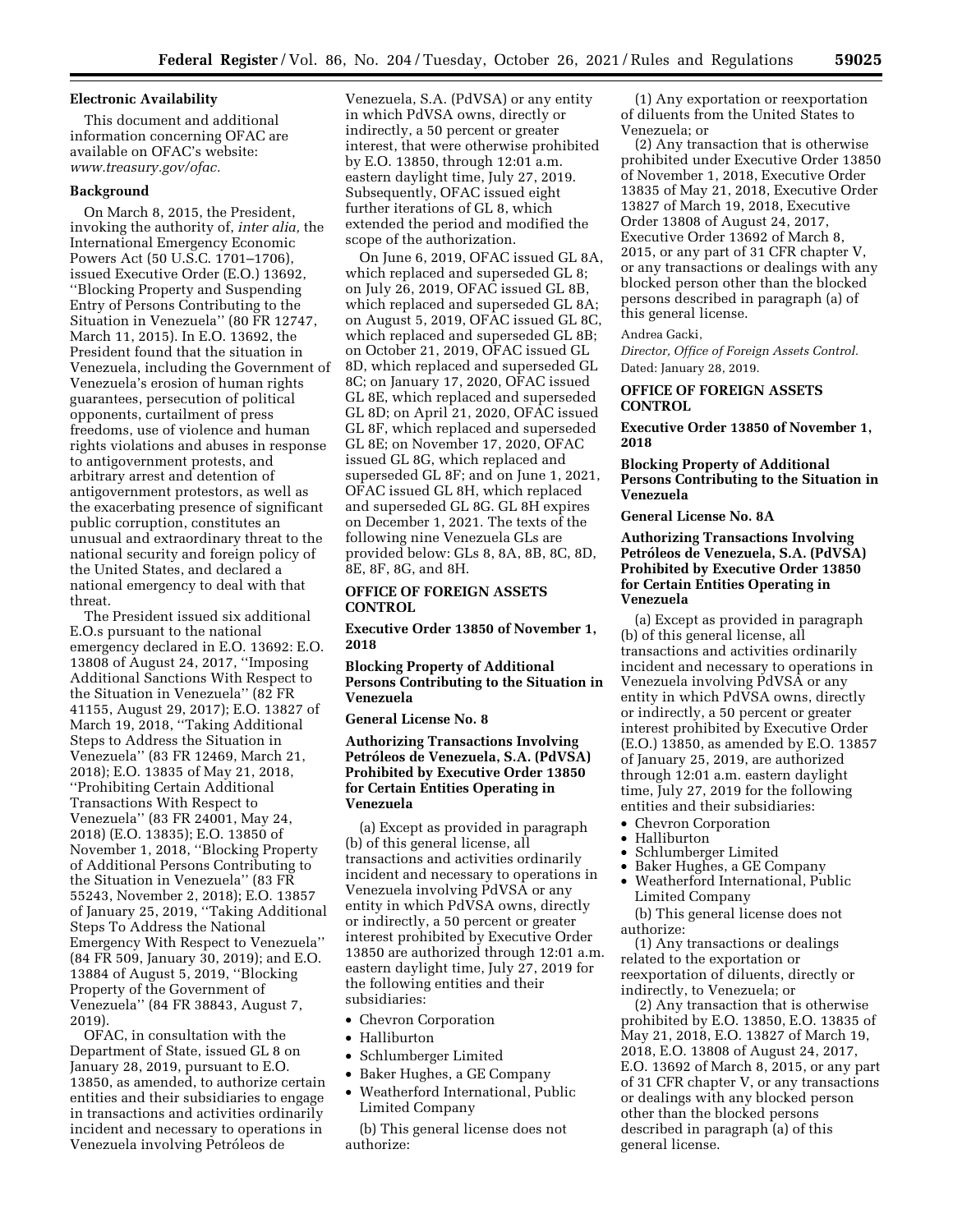(c) Effective June 6, 2019, General License No. 8, dated January 28, 2019, is replaced and superseded in its entirety by this General License 8A.

#### Andrea Gacki,

*Director, Office of Foreign Assets Control.*  Dated: June 6, 2019.

# **OFFICE OF FOREIGN ASSETS CONTROL**

**Executive Order 13850 of November 1, 2018** 

**Blocking Property of Additional Persons Contributing to the Situation in Venezuela** 

#### **General License No. 8B**

# **Authorizing Transactions Involving**  Petróleos de Venezuela, S.A. (PdVSA) **Necessary for Maintenance of Operations for Certain Entities in Venezuela**

(a) Except as provided in paragraph (b) of this general license, all transactions and activities ordinarily incident and necessary to the maintenance of operations, contracts, or other agreements in Venezuela involving PdVSA or any entity in which PdVSA owns, directly or indirectly, a 50 percent or greater interest prohibited by Executive Order (E.O.) 13850, as amended by E.O. 13857 of January 25, 2019, and that were in effect prior to July 26, 2019, are authorized through 12:01 a.m. eastern daylight time, October 25, 2019 for the following entities and their subsidiaries:

- Chevron Corporation
- Halliburton
- Schlumberger Limited
- Baker Hughes, a GE Company • Weatherford International, Public Limited Company

(b) This general license does not authorize:

(1) Any transactions or dealings related to the exportation or reexportation of diluents, directly or indirectly, to Venezuela; or

(2) Any transaction that is otherwise prohibited by E.O. 13850, E.O. 13835 of May 21, 2018, E.O. 13827 of March 19, 2018, E.O. 13808 of August 24, 2017, E.O. 13692 of March 8, 2015, or any part of 31 CFR chapter V, or any transactions or dealings with any blocked person other than the blocked persons described in paragraph (a) of this general license.

(c) Effective July 26, 2019, General License No. 8A, dated June 6, 2019, is replaced and superseded in its entirety by this General License 8B.

#### Andrea Gacki,

*Director, Office of Foreign Assets Control.*  Dated: July 26, 2019.

# **OFFICE OF FOREIGN ASSETS CONTROL**

**Executive Order 13850 of November 1, 2018** 

**Blocking Property of Additional Persons Contributing to the Situation in Venezuela** 

**Executive Order of August 5, 2019** 

**Blocking Property of the Government of Venezuela** 

**General License NO. 8C** 

# **Authorizing Transactions Involving**  Petróleos de Venezuela, S.A. (PdVSA) **Necessary for Maintenance of Operations for Certain Entities in Venezuela**

(a) Except as provided in paragraph (b) of this general license, all transactions and activities ordinarily incident and necessary to the maintenance of operations, contracts, or other agreements in Venezuela involving PdVSA or any entity in which PdVSA owns, directly or indirectly, a 50 percent or greater interest prohibited by Executive Order (E.O.) 13850, as amended by E.O. 13857 of January 25, 2019, or E.O. of August 5, 2019, and that were in effect prior to July 26, 2019, are authorized through 12:01 a.m. eastern daylight time, October 25, 2019 for the following entities and their subsidiaries:

- Chevron Corporation
- Halliburton
- Schlumberger Limited
- Baker Hughes, a GE Company
- Weatherford International, Public Limited Company

(b) This general license does not authorize:

(1) Any transactions or dealings related to the exportation or reexportation of diluents, directly or indirectly, to Venezuela; or

(2) Any transaction that is otherwise prohibited by E.O. of August 5, 2019, or E.O. 13850, E.O. 13835 of May 21, 2018, E.O. 13827 of March 19, 2018, E.O. 13808 of August 24, 2017, or E.O. 13692 of March 8, 2015, or any part of 31 CFR chapter V, or any transactions or dealings with any blocked person other than the blocked persons described in paragraph (a) of this general license.

(c) Effective August 5, 2019, General License No. 8B, dated July 26, 2019, is replaced and superseded in its entirety by this General License 8C.

## Andrea Gacki,

*Director, Office of Foreign Assets Control.*  Dated: August 5, 2019.

# **OFFICE OF FOREIGN ASSETS CONTROL**

**Executive Order 13850 of November 1, 2018** 

**Blocking Property of Additional Persons Contributing to the Situation in Venezuela** 

**Executive Order 13884 of August 5, 2019** 

**Blocking Property of the Government of Venezuela** 

**General License No. 8D** 

# **Authorizing Transactions Involving**  Petróleos de Venezuela, S.A. (PdVSA) **Necessary for Maintenance of Operations for Certain Entities in Venezuela**

(a) Except as provided in paragraph (b) of this general license, all transactions and activities ordinarily incident and necessary to the maintenance of operations, contracts, or other agreements in Venezuela involving PdVSA or any entity in which PdVSA owns, directly or indirectly, a 50 percent or greater interest prohibited by Executive Order (E.O.) 13850, as amended by E.O. 13857 of January 25, 2019, or E.O. 13884, and that were in effect prior to July 26, 2019, are authorized through 12:01 a.m. eastern standard time, January 22, 2020 for the following entities and their subsidiaries:

- Chevron Corporation
- Halliburton
- Schlumberger Limited
- Baker Hughes, a GE Company
- Weatherford International, Public Limited Company

(b) This general license does not authorize:

(1) Any transactions or dealings related to the exportation or reexportation of diluents, directly or indirectly, to Venezuela; or

(2) Any transaction that is otherwise prohibited by E.O. 13884, or E.O. 13850, E.O. 13835 of May 21, 2018, E.O. 13827 of March 19, 2018, E.O. 13808 of August 24, 2017, or E.O. 13692 of March 8, 2015, each as amended by E.O. 13857, or any part of 31 CFR chapter V, or any transactions or dealings with any blocked person other than the blocked persons described in paragraph (a) of this general license.

(c) Effective October 21, 2019, General License No. 8C, dated August 5, 2019, is replaced and superseded in its entirety by this General License 8D.

## Andrea Gacki,

*Director, Office of Foreign Assets Control.*  Dated: October 21, 2019.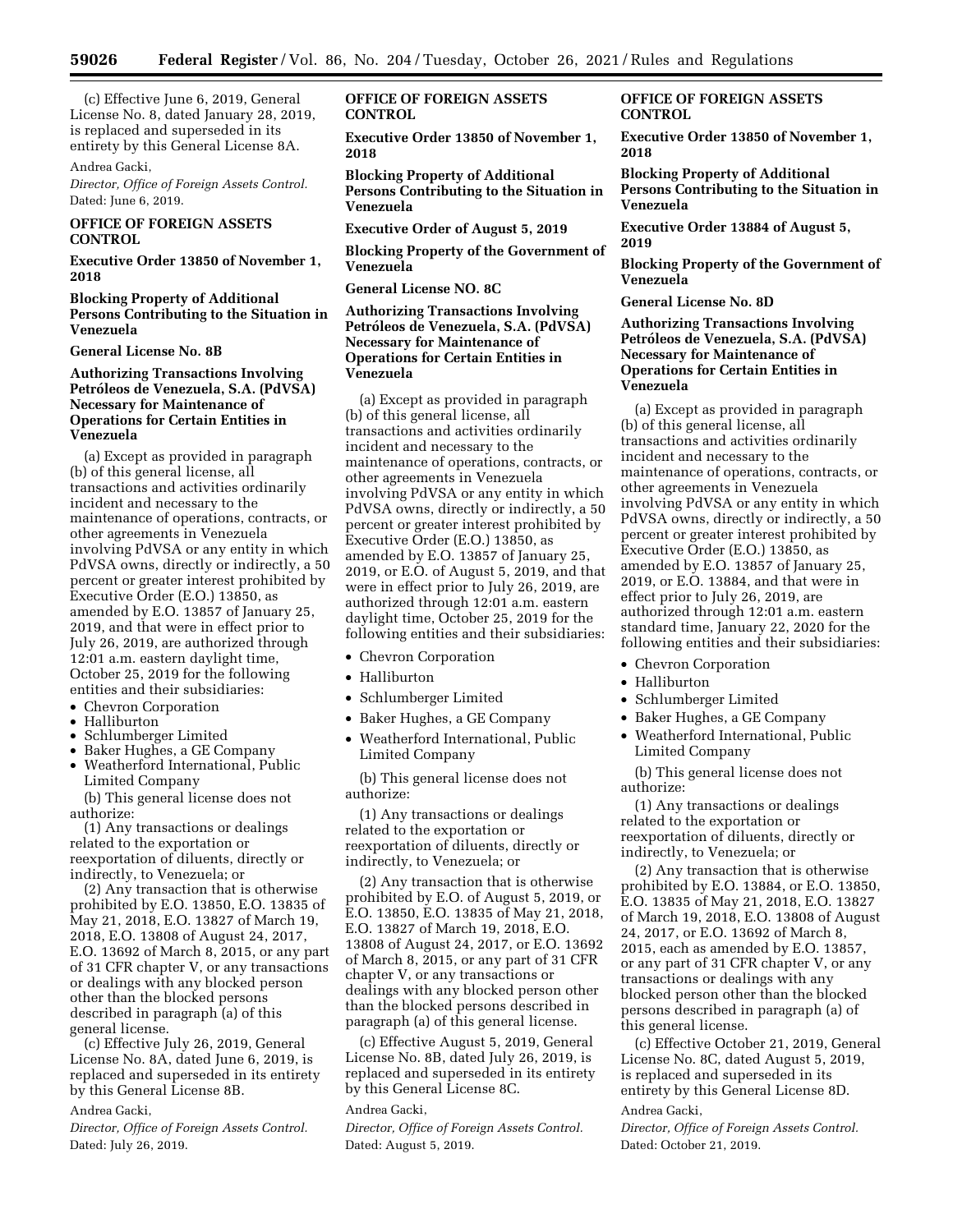**OFFICE OF FOREIGN ASSETS CONTROL** 

**Executive Order 13850 of November 1, 2018** 

**Blocking Property of Additional Persons Contributing to the Situation in Venezuela** 

**Executive Order 13884 of August 5, 2019** 

**Blocking Property of the Government of Venezuela** 

#### **General License No. 8E**

# **Authorizing Transactions Involving**  Petróleos de Venezuela, S.A. (PdVSA) **Necessary for Maintenance of Operations for Certain Entities in Venezuela**

(a) Except as provided in paragraph (b) of this general license, all transactions and activities ordinarily incident and necessary to the maintenance of operations, contracts, or other agreements in Venezuela involving PdVSA or any entity in which PdVSA owns, directly or indirectly, a 50 percent or greater interest prohibited by Executive Order (E.O.) 13850, as amended by E.O. 13857 of January 25, 2019, or E.O. 13884, and that were in effect prior to July 26, 2019, are authorized through 12:01 a.m. eastern daylight time, April 22, 2020 for the following entities and their subsidiaries:

- Chevron Corporation
- Halliburton
- Schlumberger Limited
- Baker Hughes, a GE Company
- Weatherford International, Public Limited Company

(b) This general license does not authorize:

(1) Any transactions or dealings related to the exportation or reexportation of diluents, directly or indirectly, to Venezuela; or

(2) Any transaction that is otherwise prohibited by E.O. 13884, or E.O. 13850, E.O. 13835 of May 21, 2018, E.O. 13827 of March 19, 2018, E.O. 13808 of August 24, 2017, or E.O. 13692 of March 8, 2015, each as amended by E.O. 13857, or any part of 31 CFR chapter V, or any transactions or dealings with any blocked person other than the blocked persons described in paragraph (a) of this general license.

(c) Effective January 17, 2020, General License No. 8D, dated October 21, 2019, is replaced and superseded in its entirety by this General License No. 8E.

# Andrea Gacki,

*Director, Office of Foreign Assets Control.*  Dated: January 17, 2019.

# **OFFICE OF FOREIGN ASSETS CONTROL**

**Venezuela Sanctions Regulations 31 CFR Part 591** 

#### **General License No. 8F**

**Authorizing Transactions Involving**  Petróleos de Venezuela, S.A. (PdVSA) **Necessary for the Limited Maintenance of Essential Operations in Venezuela or the Wind Down of Operations in Venezuela for Certain Entities** 

(a) Except as provided in paragraphs (c) and (d) of this general license, all transactions and activities prohibited by Executive Order (E.O.) 13850 of November 1, 2018, as amended by E.O. 13857 of January 25, 2019, or E.O. 13884 of August 5, 2019, each as incorporated into the Venezuela Sanctions Regulations, 31 CFR part 591 (the VSR), that are ordinarily incident and necessary to the limited maintenance of essential operations, contracts, or other agreements, that: (i) Are for safety or the preservation of assets in Venezuela; (ii) involve PdVSA or any entity in which PdVSA owns, directly or indirectly, a 50 percent or greater interest; and (iii) were in effect prior to July 26, 2019, are authorized through 12:01 a.m. eastern standard time, December 1, 2020, for the following entities and their subsidiaries (collectively, the ''Covered Entities''):

- Chevron Corporation
- Halliburton
- Schlumberger Limited
- Baker Hughes, a GE Company
- Weatherford International, Public Limited Company

*Note to paragraph (a):* Transactions and activities necessary for safety or the preservation of assets in Venezuela that are authorized by paragraph (a) of this general license include: Transactions and activities necessary to ensure the safety of personnel, or the integrity of operations and assets in Venezuela; participation in shareholder and board of directors meetings; making payments on third-party invoices for transactions and activities authorized by paragraph (a) of this general license, or incurred prior to April 21, 2020, provided such activity was authorized at the time it occurred; payment of local taxes and purchase of utility services in Venezuela; and payment of salaries for employees and contractors in Venezuela.

(b) Except as provided in paragraph (d) of this general license, all transactions and activities prohibited by E.O. 13850, as amended, or E.O. 13884, each as incorporated into the VSR, that are ordinarily incident and necessary to

the wind down of operations, contracts, or other agreements in Venezuela involving PdVSA or any entity in which PdVSA owns, directly or indirectly, a 50 percent or greater interest, and that were in effect prior to July 26, 2019, are authorized through 12:01 a.m. eastern standard time, December 1, 2020, for the Covered Entities.

(c) Paragraph (a) of this general license does not authorize:

(1) The drilling, lifting, or processing of, purchase or sale of, or transport or shipping of any Venezuelan-origin petroleum or petroleum products;

(2) The provision or receipt of insurance or reinsurance with respect to the transactions and activities described in paragraph (c)(1) of this general license;

(3) The design, construction, installation, repair, or improvement of any wells or other facilities or infrastructure in Venezuela or the purchasing or provision of any goods or services, except as required for safety;

(4) Contracting for additional personnel or services, except as required for safety; or

(5) The payment of any dividend, including in kind, to PdVSA, or any entity in which PdVSA owns, directly or indirectly, a 50 percent or greater interest.

(d) This general license does not authorize:

(1) Any transactions or dealings related to the exportation or reexportation of diluents, directly or indirectly, to Venezuela;

(2) Any loans to, accrual of additional debt by, or subsidization of PdVSA, or any entity in which PdVSA owns, directly or indirectly, a 50 percent or greater interest, including in kind, prohibited by E.O. 13808 of August 24, 2017, as amended by E.O. 13857, and incorporated into the VSR; or

(3) Any transactions or activities otherwise prohibited by the VSR, or any other part of 31 CFR chapter V, or any transactions or activities with any blocked person other than the blocked persons identified in paragraphs (a) and (b) of this general license.

(e) Effective April 21, 2020, General License No. 8E, dated January 17, 2020, is replaced and superseded in its entirety by this General License No. 8F.

#### Andrea Gacki,

*Director, Office of Foreign Assets Control.*  Dated: April 21, 2020.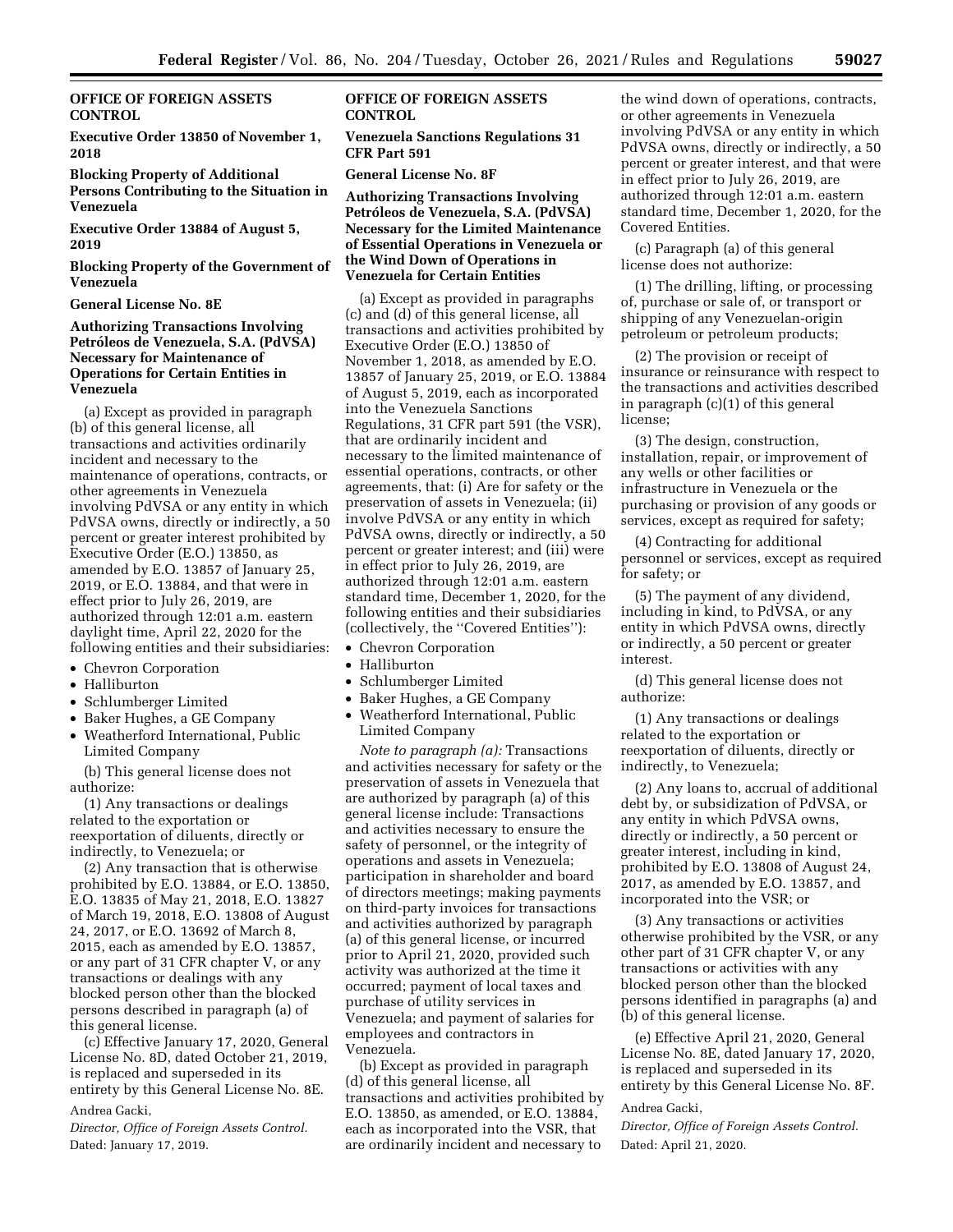# **OFFICE OF FOREIGN ASSETS CONTROL**

# **Venezuela Sanctions Regulations 31 CFR Part 591**

#### **General License No. 8G**

## **Authorizing Transactions Involving**  Petróleos de Venezuela, S.A. (PdVSA) **Necessary for the Limited Maintenance of Essential Operations in Venezuela or the Wind Down of Operations in Venezuela for Certain Entities**

(a) Except as provided in paragraphs (c) and (d) of this general license, all transactions and activities prohibited by Executive Order (E.O.) 13850 of November 1, 2018, as amended by E.O. 13857 of January 25, 2019, or E.O. 13884 of August 5, 2019, each as incorporated into the Venezuela Sanctions Regulations, 31 CFR part 591 (the VSR), that are ordinarily incident and necessary to the limited maintenance of essential operations, contracts, or other agreements, that: (i) Are for safety or the preservation of assets in Venezuela; (ii) involve PdVSA or any entity in which PdVSA owns, directly or indirectly, a 50 percent or greater interest; and (iii) were in effect prior to July 26, 2019, are authorized through 12:01 a.m. eastern daylight time, June 3, 2021, for the following entities and their subsidiaries (collectively, the ''Covered Entities''):

- Chevron Corporation
- Halliburton
- Schlumberger Limited
- Baker Hughes, a GE Company • Weatherford International, Public Limited Company

*Note to paragraph (a):* Transactions and activities necessary for safety or the preservation of assets in Venezuela that are authorized by paragraph (a) of this general license include: Transactions and activities necessary to ensure the safety of personnel, or the integrity of operations and assets in Venezuela; participation in shareholder and board of directors meetings; making payments on third-party invoices for transactions and activities authorized by paragraph (a) of this general license, or incurred prior to April 21, 2020, provided such activity was authorized at the time it occurred; payment of local taxes and purchase of utility services in Venezuela; and payment of salaries for employees and contractors in Venezuela.

(b) Except as provided in paragraph (d) of this general license, all transactions and activities prohibited by E.O. 13850, as amended, or E.O. 13884, each as incorporated into the VSR, that are ordinarily incident and necessary to the wind down of operations, contracts, or other agreements in Venezuela

involving PdVSA or any entity in which PdVSA owns, directly or indirectly, a 50 percent or greater interest, and that were in effect prior to July 26, 2019, are authorized through 12:01 a.m. eastern daylight time, June 3, 2021, for the Covered Entities.

(c) Paragraph (a) of this general license does not authorize:

(1) The drilling, lifting, or processing of, purchase or sale of, or transport or shipping of any Venezuelan-origin petroleum or petroleum products;

(2) The provision or receipt of insurance or reinsurance with respect to the transactions and activities described in paragraph (c)(1) of this general license;

(3) The design, construction, installation, repair, or improvement of any wells or other facilities or infrastructure in Venezuela or the purchasing or provision of any goods or services, except as required for safety;

(4) Contracting for additional personnel or services, except as required for safety; or

(5) The payment of any dividend, including in kind, to PdVSA, or any entity in which PdVSA owns, directly or indirectly, a 50 percent or greater interest.

(d) This general license does not authorize:

(1) Any transactions or dealings related to the exportation or reexportation of diluents, directly or indirectly, to Venezuela;

(2) Any loans to, accrual of additional debt by, or subsidization of PdVSA, or any entity in which PdVSA owns, directly or indirectly, a 50 percent or greater interest, including in kind, prohibited by E.O. 13808 of August 24, 2017, as amended by E.O. 13857, and incorporated into the VSR; or

(3) Any transactions or activities otherwise prohibited by the VSR, or any other part of 31 CFR chapter V, or any transactions or activities with any blocked person other than the blocked persons identified in paragraphs (a) and (b) of this general license.

(e) Effective November 17, 2020, General License No. 8F, dated April 21, 2020, is replaced and superseded in its entirety by this General License No. 8G. Andrea Gacki,

*Director, Office of Foreign Assets Control.*  Dated: November 17, 2020.

# **OFFICE OF FOREIGN ASSETS CONTROL**

### **Venezuela Sanctions Regulations 31 CFR Part 591**

#### **General License No. 8H**

**Authorizing Transactions Involving**  Petróleos de Venezuela, S.A. (PdVSA) **Necessary for the Limited Maintenance of Essential Operations in Venezuela or the Wind Down of Operations in Venezuela for Certain Entities** 

(a) Except as provided in paragraphs (c) and (d) of this general license, all transactions and activities prohibited by Executive Order (E.O.) 13850 of November 1, 2018, as amended by E.O. 13857 of January 25, 2019, or E.O. 13884 of August 5, 2019, each as incorporated into the Venezuela Sanctions Regulations, 31 CFR part 591 (the VSR), that are ordinarily incident and necessary to the limited maintenance of essential operations, contracts, or other agreements, that: (i) Are for safety or the preservation of assets in Venezuela; (ii) involve PdVSA or any entity in which PdVSA owns, directly or indirectly, a 50 percent or greater interest; and (iii) were in effect prior to July 26, 2019, are authorized through 12:01 a.m. eastern standard time, December 1, 2021, for the following entities and their subsidiaries (collectively, the ''Covered Entities''):

- Chevron Corporation
- Halliburton
- Schlumberger Limited
- Baker Hughes Holdings LLC
- Weatherford International, Public Limited Company

*Note to paragraph (a):* Transactions and activities necessary for safety or the preservation of assets in Venezuela that are authorized by paragraph (a) of this general license include: Transactions and activities necessary to ensure the safety of personnel, or the integrity of operations and assets in Venezuela; participation in shareholder and board of directors meetings; making payments on third-party invoices for transactions and activities authorized by paragraph (a) of this general license, or incurred prior to April 21, 2020, provided such activity was authorized at the time it occurred; payment of local taxes and purchase of utility services in Venezuela; and payment of salaries for employees and contractors in Venezuela.

(b) Except as provided in paragraph (d) of this general license, all transactions and activities prohibited by E.O. 13850, as amended, or E.O. 13884, each as incorporated into the VSR, that are ordinarily incident and necessary to the wind down of operations, contracts, or other agreements in Venezuela